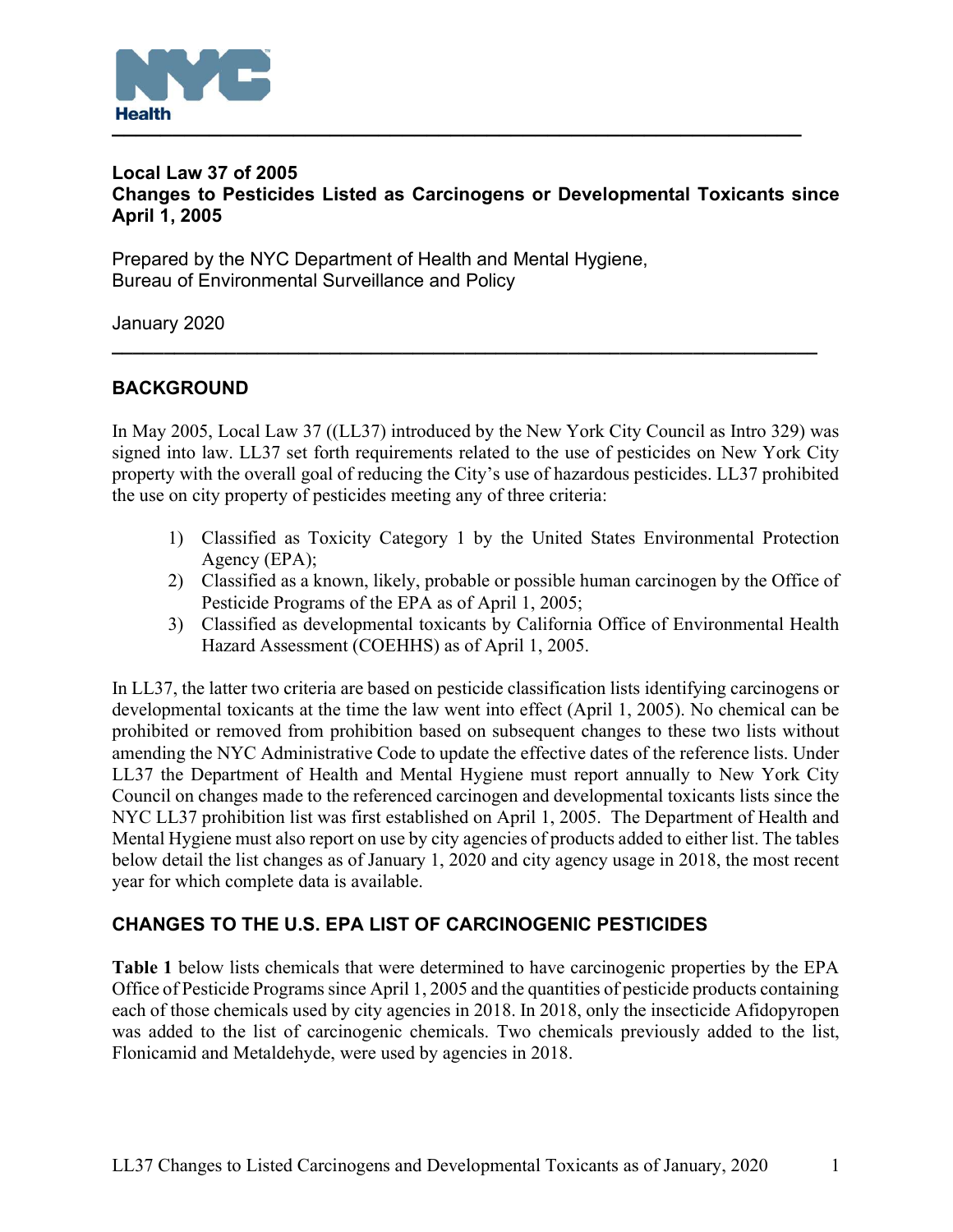Table 2 lists the chemicals that were removed from the EPA carcinogen list since April 1, 2005, because they are no longer classified as having carcinogenic properties by the EPA Office of Pesticides. Pyrethrins, the botanical extracts of the chrysanthemum flower, are a very common active ingredient in various insecticide formulations and were removed from the list in 2008.

|                       |                                                                     |                    | <b>Number of EPA-</b><br>registered | <b>Total quantity</b><br>used by NYC |
|-----------------------|---------------------------------------------------------------------|--------------------|-------------------------------------|--------------------------------------|
|                       |                                                                     |                    | products                            | agencies in 2018                     |
| <b>Chemical name</b>  | <b>EPA cancer classification</b>                                    | <b>Report Date</b> | containing<br>chemical              |                                      |
| Penoxsulam            | Evidence<br>Suggestive<br>of                                        | 3/24/2004          | 63                                  | None                                 |
|                       | Carcinogenicity, but Not<br>Sufficient to Assess Human              |                    |                                     |                                      |
|                       | Carcinogenic Potential                                              |                    |                                     |                                      |
| Tetrachlorvinphos     | Group C--Possible Human                                             | 12/21/2016         | 39                                  | None                                 |
| (Gardona)<br>Sedaxane | Carcinogen<br>Likely to Be Carcinogenic to                          | 5/18/2011          | $\overline{25}$                     | None                                 |
|                       | Humans                                                              |                    |                                     |                                      |
| Metaldehyde           | Suggestive<br>Evidence<br>of                                        | 6/23/2005          | 24                                  | 0.9 pounds                           |
| S-Dimethenamid        | Carcinogenic Potential<br>Group C--Possible Human                   | 8/27/2008          | $\overline{13}$                     | None                                 |
|                       | Carcinogen                                                          |                    |                                     |                                      |
| Penflufen             | Suggestive<br>Evidence<br>of                                        | 3/30/2011          | 12                                  | None                                 |
| Flonicamid            | <b>Carcinogenic Potential</b><br>Likely to be Carcinogenic to       | 2/24/2005          | 8                                   | 0.2 pounds                           |
|                       | Humans                                                              |                    |                                     |                                      |
| Nitrapyrin            | Evidence<br>Suggestive<br>Of                                        | 9/22/2016          | 8                                   | None                                 |
| Penthiopyrad          | Carcinogenic Potential<br>Suggestive<br>of<br>Evidence              | 10/18/2011         | 8                                   | None                                 |
|                       | Carcinogenic Potential                                              |                    |                                     |                                      |
| Ethaboxam             | $\overline{of}$<br>Suggestive<br>Evidence<br>Carcinogenic Potential | 3/23/2006          | 6                                   | None                                 |
| Pyrasulfotole         | Likely to be Carcinogenic to<br>Humans                              | 5/17/2007          | 5                                   | None                                 |
| Fluensulfone          | Evidence<br>Of<br>Suggestive                                        | 5/7/2014           | 5                                   | None                                 |
|                       | Carcinogenic Potential                                              |                    |                                     |                                      |
| Orthosulfamuron       | Suggestive Evidence<br>Of<br>Carcinogenic Potential                 | 10/26/2006         | $\overline{5}$                      | None                                 |
| Dichloran             | $\overline{Of}$<br>Suggestive Evidence                              | 5/11/2006          | $\overline{4}$                      | None                                 |
|                       | Carcinogenic Potential                                              |                    |                                     |                                      |
| Tembotrione           | of<br>Suggestive<br>Evidence<br>Carcinogenic Potential              | 5/22/2007          | 4                                   | None                                 |
| Afidopyropen          | Suggestive<br>Of<br>Evidence<br>Carcinogenic Potential              | 1/24/2018          | $\overline{4}$                      | None                                 |
| Cyflumetofen          | $\overline{Of}$<br>Suggestive Evidence                              | 12/30/2013         | 3                                   | None                                 |
|                       | <b>Carcinogenic Potential</b>                                       |                    |                                     |                                      |
| Spirodiclofen         | Likely to be Carcinogenic to<br>Humans                              | 6/10/2004          | 2                                   | None                                 |
| Metrafenone           | Suggestive Evidence<br>of<br>Carcinogenic Potential                 | 7/6/2006           | $\overline{2}$                      | None                                 |
| Furfural              | Likely To Be Carcinogenic<br>To Humans                              | 2/6/2014           | $\overline{2}$                      | None                                 |
| Tioxazafen            | Likely to Be Carcinogenic to<br>Humans                              | 9/20/2016          | $\overline{2}$                      | None                                 |

### Table 1: Chemicals added to U.S. EPA list of carcinogenic pesticides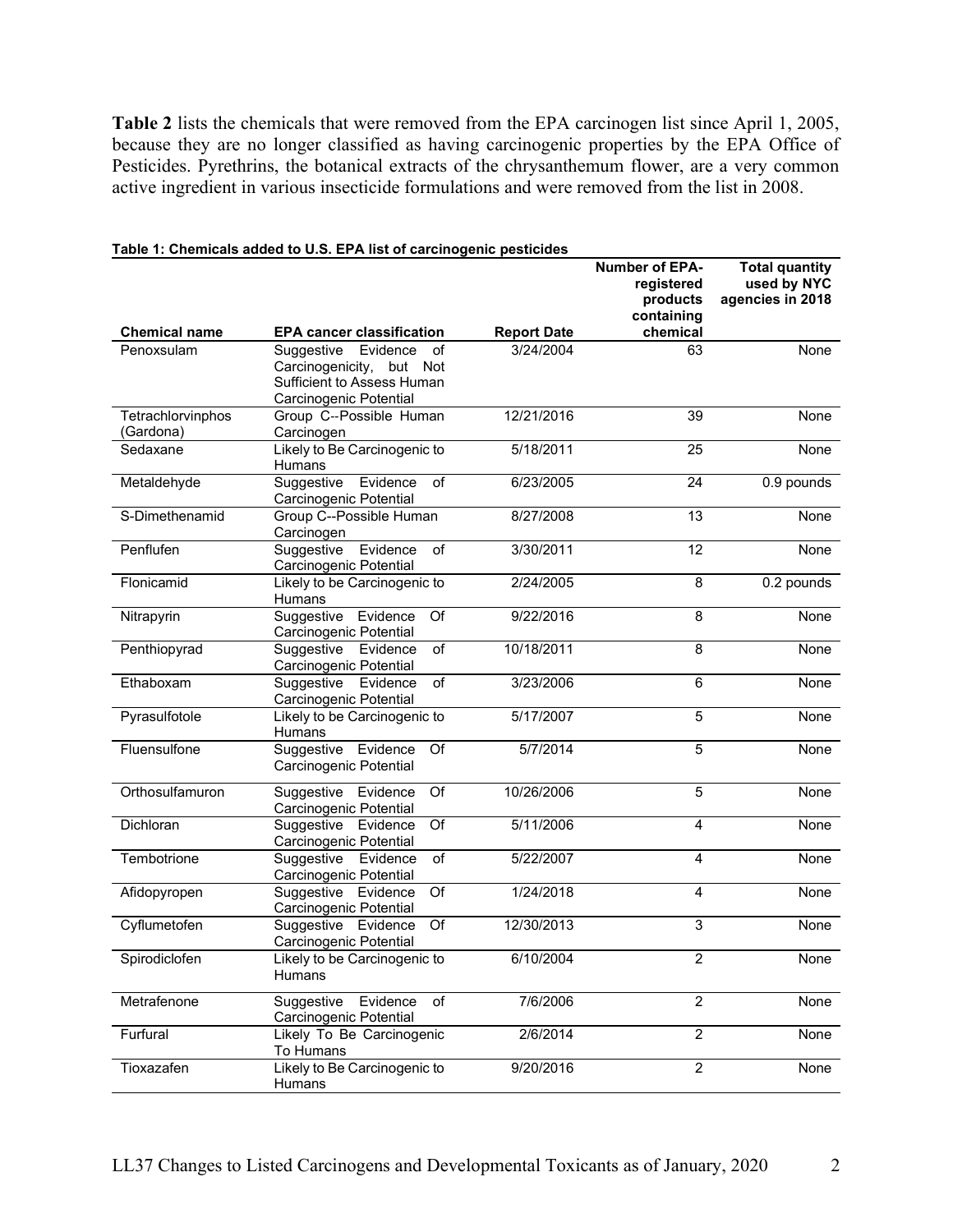|                                   |                                                                                                                        |                    | <b>Number of EPA-</b><br>registered<br>products<br>containing | <b>Total quantity</b><br>used by NYC<br>agencies in 2018 |
|-----------------------------------|------------------------------------------------------------------------------------------------------------------------|--------------------|---------------------------------------------------------------|----------------------------------------------------------|
| <b>Chemical name</b>              | <b>EPA cancer classification</b>                                                                                       | <b>Report Date</b> | chemical                                                      |                                                          |
| Tolpyralate                       | Suggestive Evidence<br>οf<br>Carcinogenic Potential.                                                                   | 1/18/2017          | $\mathcal{P}$                                                 | <b>None</b>                                              |
| Sodium<br>bichromate<br>dihydrate | Likely To Be Carcinogenic<br>To Humans                                                                                 | 7/1/2009           | $\mathbf{1}$                                                  | None                                                     |
| Resmethrin                        | Likely to be Carcinogenic<br>to Humans                                                                                 | 5/25/2005          | $\Omega$                                                      | None                                                     |
| Thiacloprid                       | Likely to be Carcinogenic to<br>Humans                                                                                 | 10/31/2012         | 0                                                             | None                                                     |
| Pirimicarb                        | Evidence<br>of<br>Suggestive<br>Carcinogenicity,<br>but<br>not<br>sufficient to assess human<br>carcinogenic potential | 7/13/2005          | 0                                                             | None                                                     |
| Dithianon                         | of<br>Suggestive Evidence<br>Carcinogenic Potential                                                                    | 2/23/2006          | 0                                                             | None                                                     |
| Benthiavalicarb-<br>isopropyl     | Likely to be Carcinogenic to<br><b>Humans</b>                                                                          | 10/18/2005         | 0                                                             | <b>None</b>                                              |
| Cumyluron                         | Suggestive<br>Evidence<br>of<br>Carcinogenic Potential                                                                 | 6/11/2008          | 0                                                             | None                                                     |
| Mepanipyrim                       | Likely to be Carcinogenic to<br>Humans                                                                                 | 4/20/2004          | 0                                                             | None                                                     |
| Fenpropidin                       | Suggestive<br>Evidence<br>of<br>Carcinogenic Potential                                                                 | 6/9/2009           | 0                                                             | None                                                     |
| Sodium dichromate                 | Likely to be Carcinogenic to<br>Humans                                                                                 | 7/1/2009           | $\mathsf 0$                                                   | None                                                     |
| Hexavalent<br>Chromium (CrVI)     | Likely to be Carcinogenic to<br>Humans                                                                                 | 7/1/2009           | 0                                                             | None                                                     |
| Cyflufenamid                      | Likely to be Carcinogenic to<br><b>Humans</b>                                                                          | 6/22/2010          | 0                                                             | None                                                     |
| Ethiprole                         | Evidence<br>of<br>Suggestive<br>Carcinogenic Potential                                                                 | 10/28/2010         | 0                                                             | None                                                     |
| Isopyrazam                        | Likely To Be Carcinogenic<br>To Humans                                                                                 | 2/2/2011           | 0                                                             | None                                                     |
| Pyrazachlor                       | Likely To Be Carcinogenic<br>To Humans                                                                                 | 9/20/2011          | 0                                                             | None                                                     |
| Fenpicoxamid<br>$(XDE -$<br>777)  | Of<br>Suggestive<br>Evidence<br>Carcinogenic Potential                                                                 | 8/24/2017          | 0                                                             | None                                                     |

(Sources: Chemicals Evaluated for Carcinogenic Potential, Office of Pesticide Programs, U.S. EPA, 2018; EPA Pesticide Product Information System; NYC LL37 Agency Reporting Data)

### Table 2: Chemicals removed from the U.S. EPA list of carcinogenic pesticides

| <b>Chemical name</b> | <b>EPA cancer classification</b>                                                                           | <b>Report Date</b> | <b>Number of EPA-</b><br>registered products<br>that contain this<br>chemical |
|----------------------|------------------------------------------------------------------------------------------------------------|--------------------|-------------------------------------------------------------------------------|
|                      | Not Likely To Be Carcinogenic To Humans at<br>doses that do not cause mitogenic response in                | 2/14/2008          | 548                                                                           |
| Pyrethrins           | the liver cell proliferation                                                                               |                    |                                                                               |
| Thiamethoxam         | Not Likely To Be Carcinogenic To Humans at<br>doses that do not cause a mitogenic response<br>in the liver | 6/13/2005          | 84                                                                            |
| Ethofenprox          | Not Likely To Be Carcinogenic To Humans                                                                    | 2/8/2006           | 63                                                                            |
|                      |                                                                                                            |                    |                                                                               |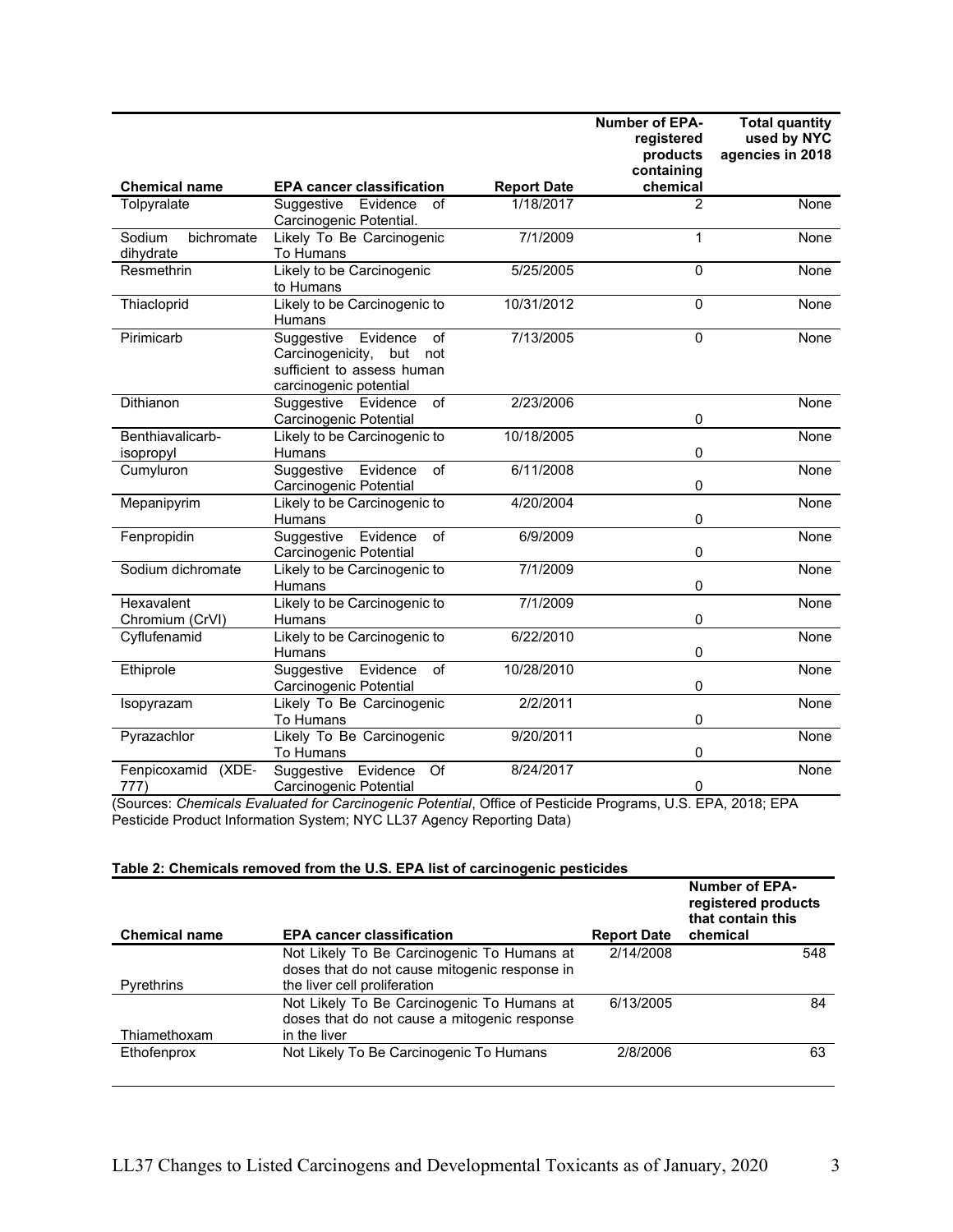| <b>Chemical name</b>               | <b>EPA cancer classification</b>                                                                                                     | <b>Report Date</b> | <b>Number of EPA-</b><br>registered products<br>that contain this<br>chemical |
|------------------------------------|--------------------------------------------------------------------------------------------------------------------------------------|--------------------|-------------------------------------------------------------------------------|
| Ortho-phenylphenol                 | Multiple Descriptors: Not Likely<br>Be<br>To<br>Carcinogenic To Humans At Doses That Do<br>Not Alter Rat Thyroid Hormone Homeostasis | 10/12/2005         | 53                                                                            |
| Fomesafen                          | Not Likely To Be Carcinogenic To Humans                                                                                              | 11/3/2005          | 52                                                                            |
| Simazine                           | Not Likely to be Carcinogenic to Humans                                                                                              | 4/14/2005          | 24                                                                            |
| Para-dichlorobenzene               | Not Likely To Be Carcinogenic To Humans                                                                                              | 6/5/2007           | 19                                                                            |
| Ortho-phenylphenol,<br>sodium salt | Not Likely To Be Carcinogenic To Humans                                                                                              | 10/12/2005         | 14                                                                            |
|                                    | Not likely to be carcinogenic to humans at<br>doses that do not cause an irritation response                                         | 10/13/2010         |                                                                               |
| Folpet                             | in the mucosal epithelium                                                                                                            |                    | 10                                                                            |
| Cyproconazole                      | Not Likely To Be Carcinogenic To Humans                                                                                              | 12/4/2007          |                                                                               |
| Sulfosulfuron                      | Not Likely to be Carcinogenic to Humans                                                                                              | 12/16/2008         | 5                                                                             |
| Acrolein                           | Not Likely To Be Carcinogenic To Humans                                                                                              | 3/25/2008          | 4                                                                             |
| Propazine                          | Not Likely To Be Carcinogenic To Humans                                                                                              | 12/8/2005          | $\overline{2}$                                                                |
| isothiocyanate<br>Methyl<br>(MITC) | There are insufficient data to characterize the<br>cancer risk of MITC                                                               | 4/30/2009          |                                                                               |

(Sources: Chemicals Evaluated for Carcinogenic Potential, Office of Pesticide Programs, U.S. EPA, 2018; EPA Pesticide Product Information System; NYC LL37 Agency Reporting Data)

# CHANGES TO THE CALIFORNIA DEVELOPMENTAL TOXICANT LIST

Eight pesticides have been added to the developmental toxicants list from the California Office of Environmental Health Hazard Assessment since April 1, 2005. Two of those chemicals, Carbaryl and Molinate, were already classified by EPA as carcinogens and, thus, are already prohibited under LL37. No pesticides were added to the list in 2018 and 2019. In 2017 the organophosphate insecticide Chlorpyrifos was added due to developmental toxicity. City agencies used 73.0 gallons in 2018 exclusively on golf courses, which are exempt from prohibitions. Only five other chemicals have been added as developmental toxicants since 2005: Nitrobenzene and Avermectin in 2010 and the three triazine herbicides, mainly used in agriculture, in 2016. Nitrobenzene is not contained in any currently registered products, and Avermectin is a component of numerous containerized insecticide baits but is exempt from prohibition under LL37 in containerized form. This chemical was used by agencies prior to being placed on this list and it continues to be used in containerized baits. Table 3 below summarizes the number of registered products and quantities of pesticide products containing each chemical used by city agencies in 2018.

#### Table 3: Chemicals added to California Office of Environmental Health Hazard Assessment Developmental or Reproductive Toxicants List

| <b>Chemical name</b> | <b>California Proposition 65</b><br>toxicity classification | <b>Date</b><br>Listed | <b>Number of EPA-</b><br>registered products<br>that contain this<br>chemical |     | Total<br>quantity<br>used by NYC<br>agencies in<br>2018 |
|----------------------|-------------------------------------------------------------|-----------------------|-------------------------------------------------------------------------------|-----|---------------------------------------------------------|
| Atrazine             | Female reproductive toxicant                                | 7/15/2016             |                                                                               | 168 | None                                                    |